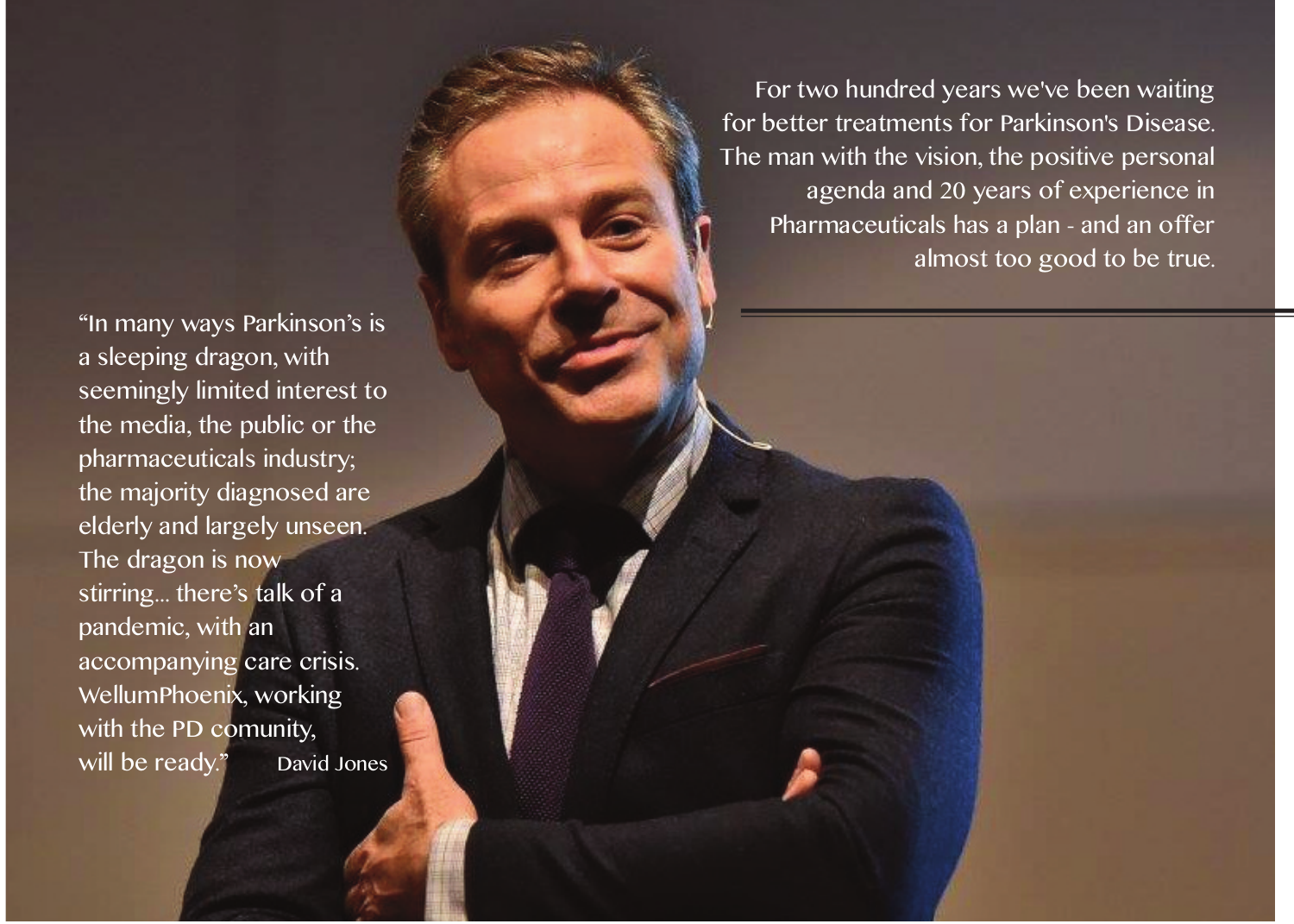# Patient-led, impatience-driven



**David Jones, MBA, PhD, PWP - Man with plan** It was David's wife who pointed out that he was uniquely positioned to make a genuine difference

to the PD community. Having watched Parkinson's destroy his father - an Olympic speed skater - when David was diagnosed and offered the same limited drug choice, he realised just how slow progress was. Over 30 years, he has worked for many big pharmas, he understands their rules and how to build a better business model working differently within these rules.WellumPhoenix is the first pharma business with 'community benefit status' in the US.



## **Gaynor Edwards, PWP - Word Up**

A former journalist and marketer, Gaynor is another PWP - person with Parkinson's - on the management

team. Having founded a charity for Young Onset Parkinson's, she first met David through the PD community.

Being a patient and new to the pharma world, she is mindful of clearly and concisely presenting the relevant information to the potential customer. "This is what the community has been waiting for... the treatments essential to us today fund the research, leading to better therapies for tomorrow. It's the perfect circle," she says.



#### **Ken Kubota, BSc - Stateside science**

Ken has supported WellumPhoenix and been David's wingman from the word 'go'.With over 20 years of

combined experience in software and neuroscience, he will ensure best use of all technologies available - resulting in greater economy and efficiency for this ground-breaking company.

He says, "This is our chance to genuinely improve our healthcare system, producing better outcomes."

Ken has operated at board level since '96 for names such as Microsoft Corp., Michael J Fox Foundation and RosettaMD.



### **Nick Williams, PhD - Op Gun**

The simplicity and sheer beauty of David's idea saw Nick volunteer to help get the project off the

ground. He provides WellumPhoenix with the calm, clear-thinking needed to ensure that the business will follow best commercial practice while always remaining true to its patient-led ethos.

Having worked with David before, Nick is the ultimate sounding board, managing marketing and operations."It's rare in this industry that you get to put the end-user before the shareholder. WellumPhoenix will lead by example," he says.